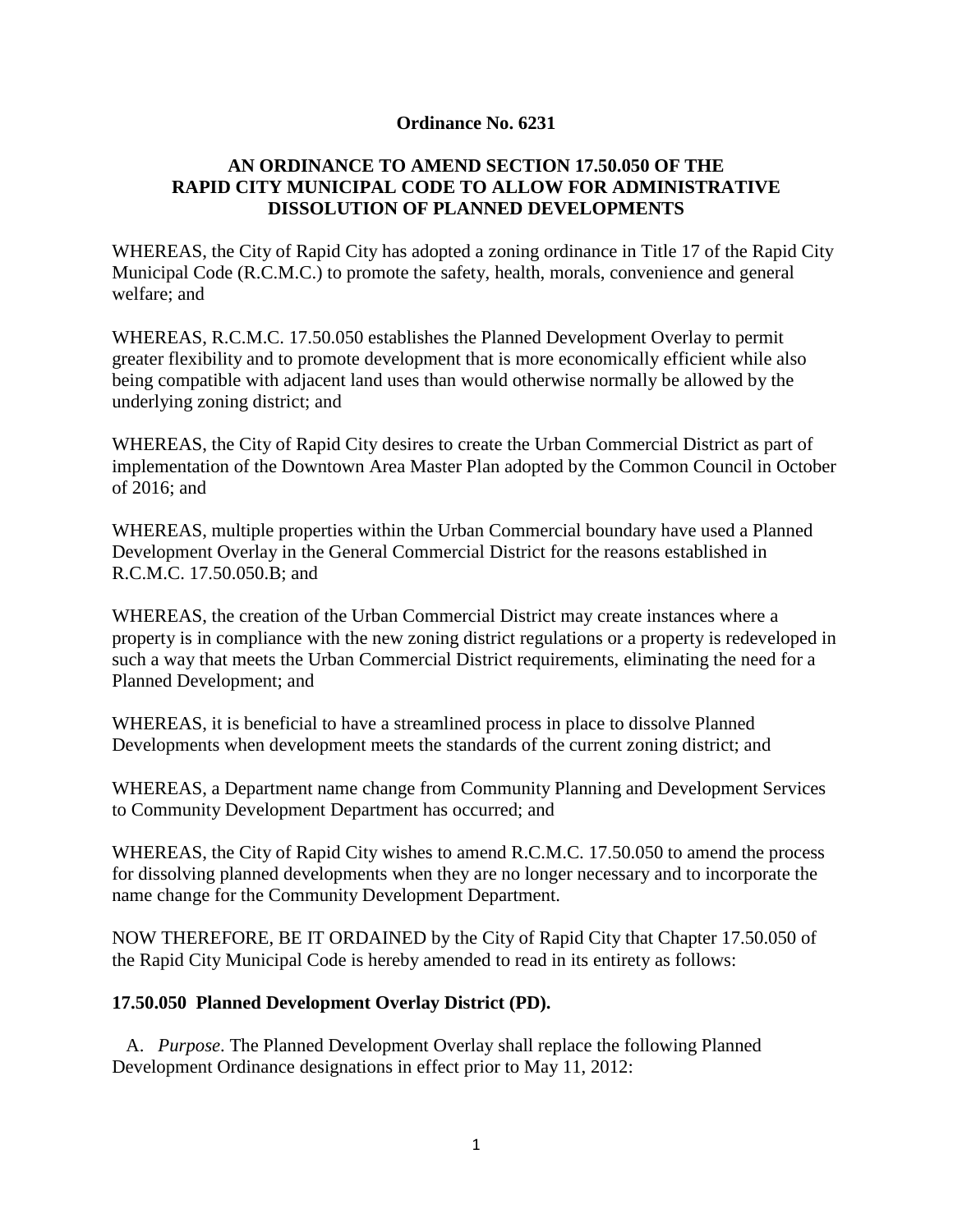- 1. Planned development designation (PDD);
- 2. Planned residential development (PRD);
- 3. Planned unit development (PUD);
- 4. Planned commercial development (PCD);
- 5. Planned light industrial development (PLID); and
- 6. Planned industrial development (PID).

 B. *Intent*. The intent of the planned development overlay (PD) is to permit greater flexibility and promote development that is more economically efficient while being compatible with adjacent land uses than would otherwise normally be allowed by the underlying zoning district. It is further intended:

 1. To allow deviations from the minimum, maximum, or location criteria from the underlying zoning district standards;

 2. To simplify and enhance the development review and approval process by allowing a conditional use permit application and planned development application to be processed as a single application;

3. To promote compatibility with adjacent land use and available public facilities; and

4. To provide optional methods of land development and encourage imaginative design.

C. *General provisions*.

 1. All provisions of any existing PDD, PRD, PUD, PCD, PLID and/or PID approved by the eCity prior to May 11, 2012 shall remain in effect.

 2. Any major amendment to an approved PRD, PUD, PCD, PLID and/or PID shall follow the procedures outlined in § Section 17.50.050F.

 3. Property owners may request and be granted a revocation of any PDD approved prior to May 11, 2012 by the Community Development Director of the Community Planning and Development Services provided it was not approved in conjunction with a rezoning application. Revocation of a PDD approved in conjunction with a rezoning application may be approved by the Planning Commission following the procedures outlined in Section17.50.050F.

 4. A request for a conditional use may be included within the submittal of a final planned development application. When requesting a conditional use within a planned development application the more restrictive requirements shall apply.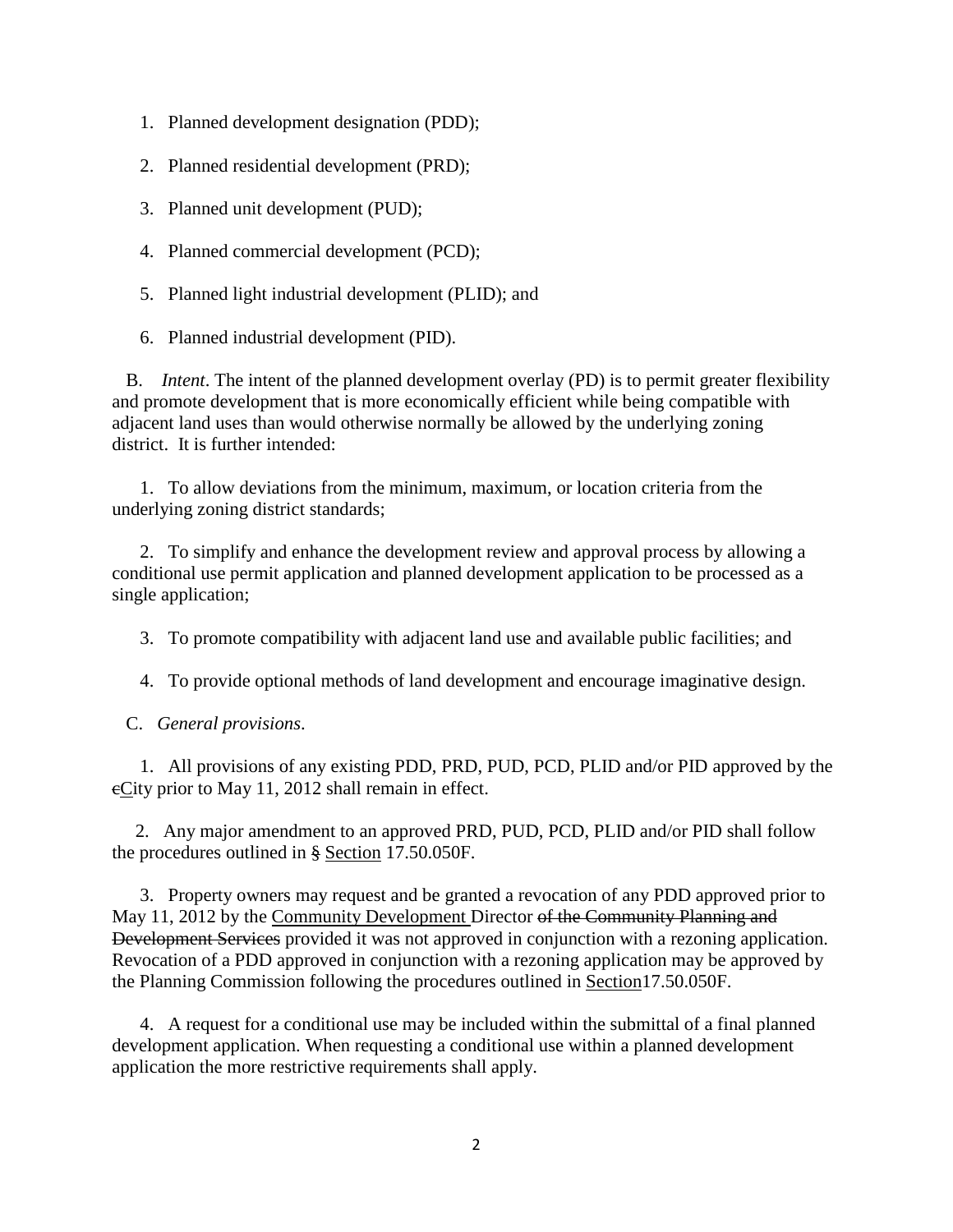5. Where a conflict exists between an approved planned development and the regulations of the underlying zoning district, the approved planned development shall prevail.

D. *Definitions.*

 1. *DEVELOPMENT REVIEW TEAM.* The *DEVELOPMENT REVIEW TEAM (DRT)* is composed of city staff and representatives of outside agencies that have an interest in or would be affected by a proposed PD application. The Director of Community Planning and Development Services shall maintain a list of current members and may revise the list. The Director or designee within the department will select members from the *DRT* list and forward PD applications to the selected members for review and comment. Copies of the list are available for inspection in the office of the Director.

 2. *PLANNED DEVELOPMENT DESIGNATION (PDD).* A procedure designating a property as a planned development by the Director of Community Planning and Development Services prior to approval of an initial or final planned development. A *PDD* indicates that the cCity acknowledges there are sufficient factors associated with the property that a future planned development may be warranted but provides no assurance that an initial or final planned development application will be approved. *PLANNED DEVELOPMENT DESIGNATIONS* shall have no expiration period. A *PDD* is optional and not required prior to submittal of an initial or final development plan.

 3. *INITIAL PLANNED DEVELOPMENT.* An *INITIAL PLANNED DEVELOPMENT* is a preliminary development plan submitted for a planned development and may be used for projects with several phases. An *INITIAL PLANNED DEVELOPMENT* may be formally acted upon by the Planning Commission after review by the DRT. An initial development plan can be filed concurrently with a final planned development. An *INITIAL PLANNED DEVELOPMENT* is optional and not required prior to submittal of a final planned development.

 4. *FINAL PLANNED DEVELOPMENT.* A *FINAL PLANNED DEVELOPMENT* is a detailed development plan that is formally acted upon by the Planning Commission after review by the DRT. An approved final development plan shall be approved prior to issuance of building permits unless the development proposal complies with the underlying zoning district requirements or is approved by City Council.

E. *Planned development designation application requirements*.

1. *Information required for a planned development designation*.

a. A completed application signed by the owner of record;

 b. A written letter of intent stating why the planned development designation is being requested;

 c. Project name, legal description, and contact information for the land owner and developer;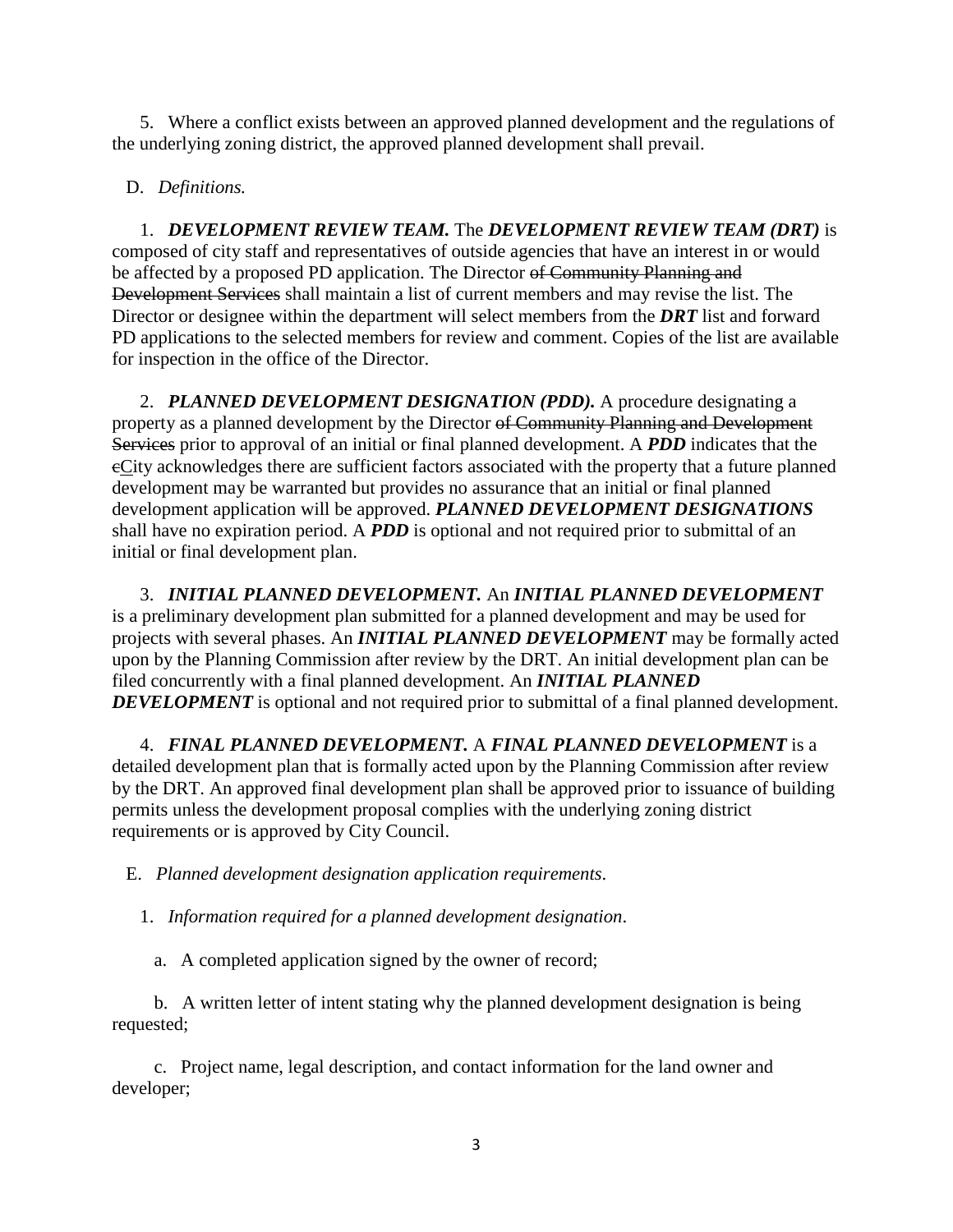### d. A floodplain development permit may be submitted but is not required; and

 e. Other information deemed pertinent to the review of the planned development designation by the Director of Community Planning and Development Services.

 2. *Planned development designation review and approval*. The owner and/or designated agent shall submit the required application and other specified information to the Community Planning and Development Services Development Department. Upon receipt of a complete application and the required information, the Director shall provide all information to the DRT. The DRT shall have 13 working days from receipt of the application to complete their review and to recommend approval, denial, or suspension of the application. If the DRT recommends approval, the PDD shall be approved by the Director of Community Planning and Development Services. An application not acted on within 13 working days of submittal (approved, denied or suspended) shall be deemed approved. No notice or hearing shall be required prior to the Planned Development Designation being approved. A denial of the Planned Development Designation may be appealed to the Planning Commission within 7 working days of the denial. The Planning Commission's decision may be appealed to the City Council.

F. *Initial and final planned development application requirements*.

## 1. *Information required in initial development plan*.

 a. A completed application signed by the owner of record including the project name, legal description, and contact information for the land owner, developer and design professional(s) and fee;

b. A written letter of intent stating why the initial planned development is being requested;

c. A floodplain development permit may be included but is not required;

 d. Other information in order to meet city, county, state and federal rules and regulations shall be submitted for approval when required; and

e. A site plan drawn at a suitable scale including:

 i. Proposed conditional uses including the maximum number of dwelling units and/or the maximum square footage and type of nonresidential buildings;

 ii. Proposed minimum setbacks from the perimeter of the planned development for all structures, including accessory buildings;

 iii. Any proposed deviations from the minimum, maximum, or location criteria listed in the underlying zoning district standards including but not limited to setbacks, development density, floor area, lot coverage, lot area, building height, parking ratios, landscaping, signage,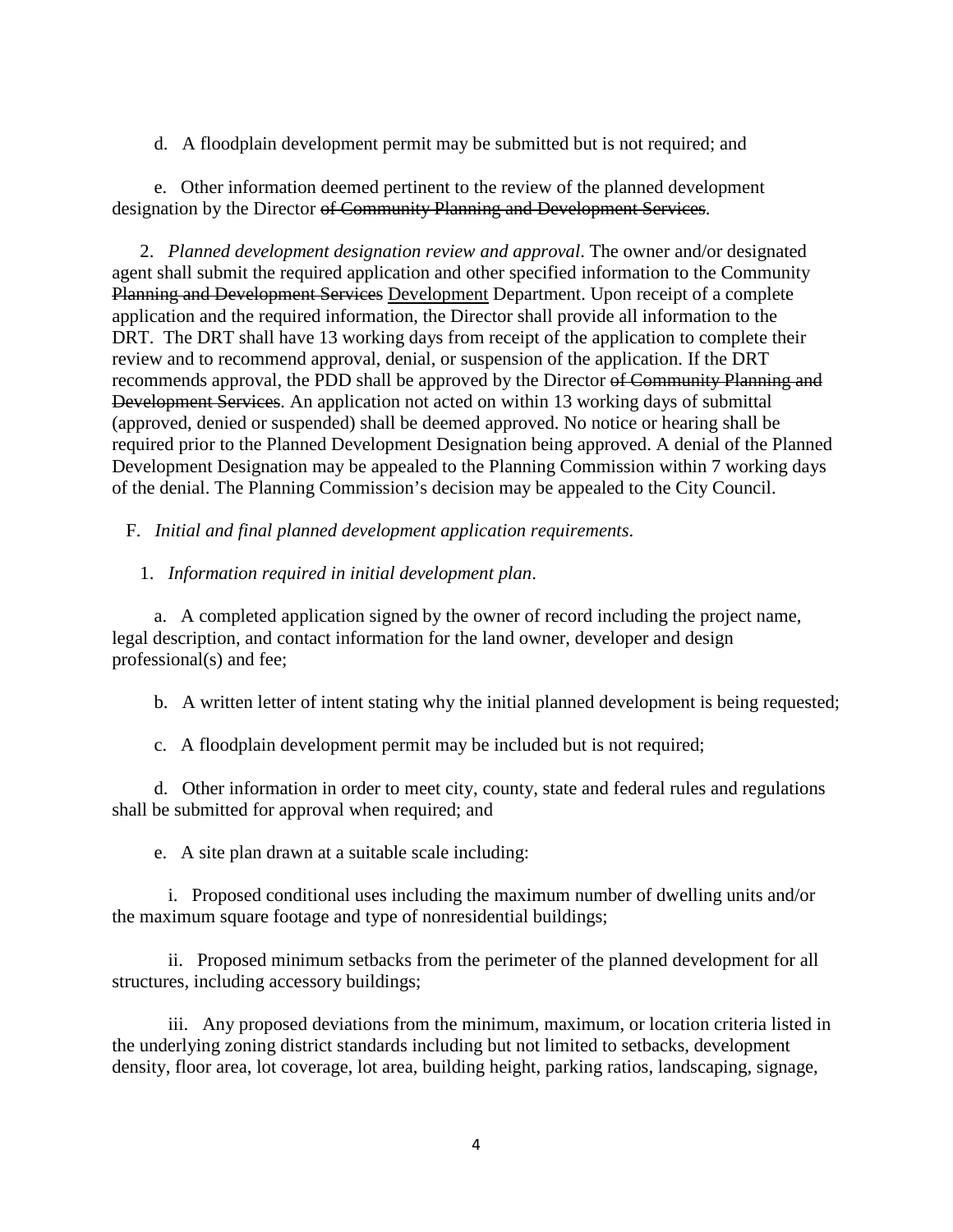fencing, lighting, pedestrian and bicycle facilities, curb cut, driveway, drive aisle, and deck projections;

 iv. General location of parking and loading areas except for single-family, 2-family, and townhouse units;

 v. Location and size of all proposed curb cuts other than for single-family, 2-family and townhouse units;

 vi. Location of existing and proposed water mains, sanitary sewer mains and disposal systems;

vii. General location of proposed recreation areas and open spaces;

 viii. General locations of any outdoor lighting except for public lighting and lighting for single-family, 2-family, and townhouse units;

ix. Location of proposed lot lines as applicable;

 x. General location, width, and grade of existing and proposed improvements to public and private streets;

xi. Topography at no greater than 5-foot contour intervals;

xii. General location of proposed storm drainage facilities; and

xiii. General phasing plan if applicable.

2. *Information required in the final development plan*.

 a. A completed application signed by the owner of record including project name, legal description, subdivision name (when applicable), and contact information for the land owner, developer and design professional(s) and fee;

b. A written letter of intent stating why the final planned development is being requested;

 c. If new construction is proposed, all necessary utility, drainage and access easements shall be submitted along with public facility plans drawn by a registered professional engineer;

 d. When applicable, documentation of ownership and continuing perpetual maintenance responsibility for common open space, structures, facilities, private streets, drainage and utility easements, via either a deed to the homeowners association, a joint ownership agreement or other legal binding agreement;

 e. Other information in order to meet city, county, state and federal rules and regulations shall be submitted when required; and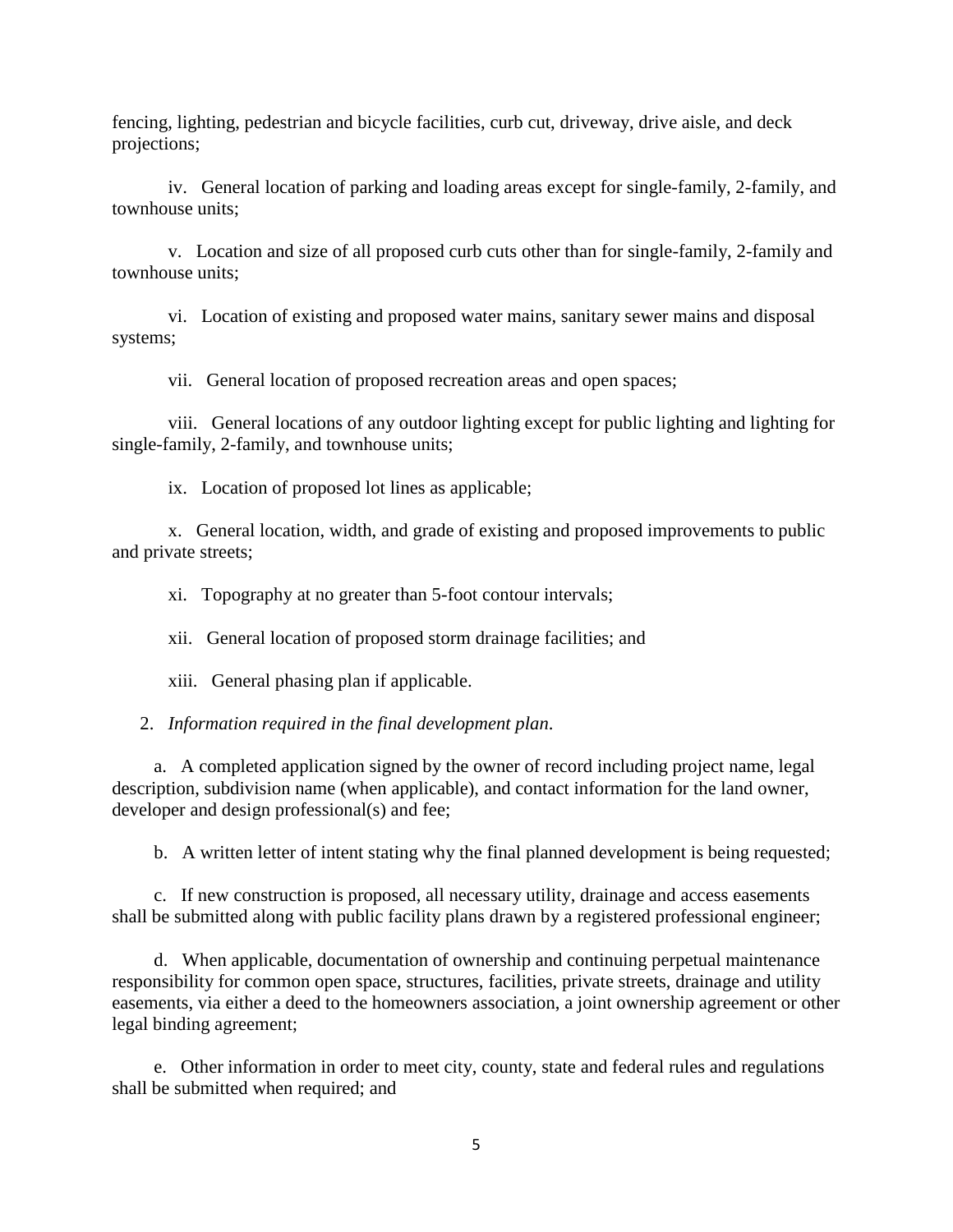f. A site plan drawn at a suitable scale including:

 i. Proposed conditional uses, including the maximum number of dwelling units and/or the maximum square footage and type of nonresidential buildings;

ii. Proposed setback for all structures including accessory buildings;

iii. Proposed building heights;

 iv. Off-street parking facilities including parking spaces, loading spaces, circulation areas and fire access lanes;

v. Location of all pedestrian and bicycle facilities;

 vi. Detailed landscaping plans showing specific location and types, sizes and quantities of trees, shrubs, sodded or seeded areas, streams, ponds and berms, except for single-family, 2 family, and townhouse units;

 vii. Location and size of all proposed curb cuts except for single-family, 2-family and townhouse units;

 viii. Location and type of existing and proposed water mains, sewage mains and disposal systems drawn at a horizontal scale of 1 inch equals 20 feet and a vertical scale of 1 inch equals 5 feet;

 ix. Location and description of proposed recreation areas, common areas, and open spaces;

 x. Location of any outdoor lighting except for public lighting and lighting for singlefamily, 2-family, and townhouse units;

 xi. Location, height and materials of proposed fencing except for single-family, 2 family, and townhouse units;

 xii. Location, height, size, and setback dimensions of proposed signs including building material specifications;

xiii. Location of proposed lot lines as applicable;

 xiv. Name, location, width, grade of proposed improvements to public and private streets drawn at a horizontal scale of 1 inch equals 20 feet and a vertical scale of 1 inch equals 5 feet;

xv. Proposed final ground contours at no greater than 2-foot contour intervals;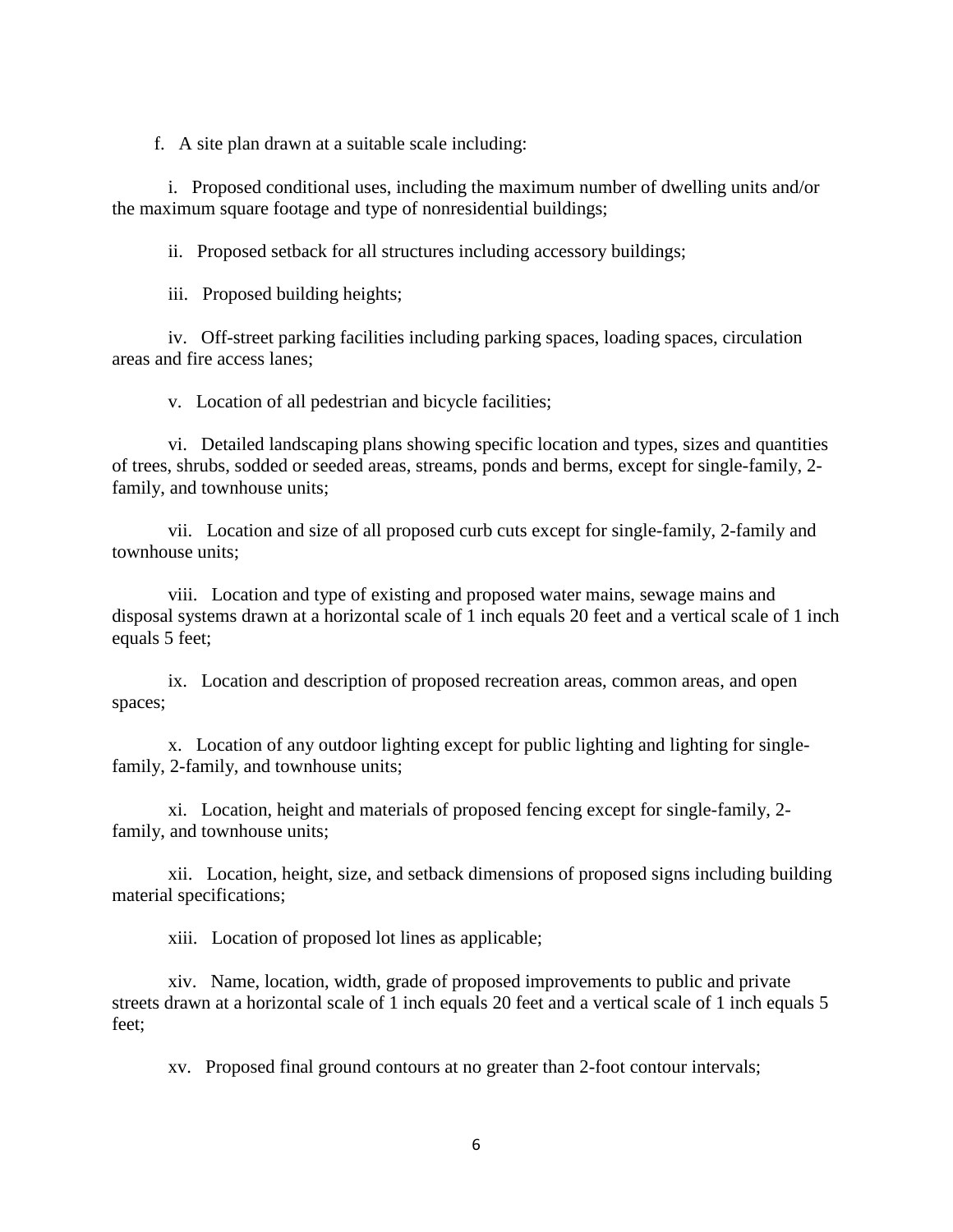xvi. Storm drainage plan and grading plan, shown at 2-foot contour intervals, indicating the location of proposed storm sewers, drainage ways, structures, the direction of water flow, and a permanent and temporary erosion control plan drawn at a horizontal scale of 1 inch equals 20 feet and a vertical scale of 1 inch equals 5 feet with runoff calculations and detailed on-site and off-site hydrologic and hydraulic calculations;

 xvii. If a planned development is to be developed in phases, a development schedule shall be submitted. A scaled map indicating the proposed location and sequence of the future development phases shall be submitted;

 xviii. Floodplain development permit and certificate, as applicable, including first floor elevation and minimum opening elevation for any structure located within a floodplain area; and

xix. Location of decks and other projections from proposed structures.

 3. *Initial and final planned development review and approval*. The owner and/or designated agent shall submit the required application, number of copies of the planned development, and the appropriate supporting documents to the Community Planning and Development Services Department for review. Upon receipt of a complete application and the required information, the Director and DRT shall complete their review and provide a recommendation to be forwarded to the Planning Commission with or without stipulations. Upon review by the DRT, if determined that the application is incomplete, the applicant will be notified in writing of the deficiencies and the application will not be scheduled for a public hearing before the Planning Commission until such time as the deficiencies in the application have been corrected. If a decision by the DRT is contested by the applicant, an appeal can be filed with the City Council. Once the application is complete, the recommendation shall be provided to the owner and/or designated agent and the Director shall place the application and recommendation on the next available Planning Commission agenda, with consideration for the required public notice. The Planning Commission will review the application and DRT recommendations and formally act on the application. The Planning Commission's final decision may be appealed to the City Council.

 4. *Public notice.* An applicant for an initial or final planned development shall provide notice to property owners within 250 feet of the property under consideration, inclusive of public right-of-way, by first class mail, not less than 7 days prior to the public hearing before the Planning Commission hearing. Notice is also required, via first class mail, to all property owners located within the planned development. The eCity may require the applicant to sign a certified affidavit prior to the public hearing as evidence to document compliance with the requirements of this section. The cCity may decide to perform the adjacent property owner mailing and shall notify the applicant in writing prior to scheduling the public hearing. Additionally, a sign noting the fact that a planned development application is pending shall be posted on the site not less than 7 days before the Planning Commission hearing. Approved signs shall be provided by the Community Planning and Development Services Department and include a reasonable deposit sufficient to cover the cost of replacement of the sign. The sign shall be maintained on the site until the Planning Commission has approved the initial or final planned development or until the City Council's action on an appeal is final or the petition is withdrawn.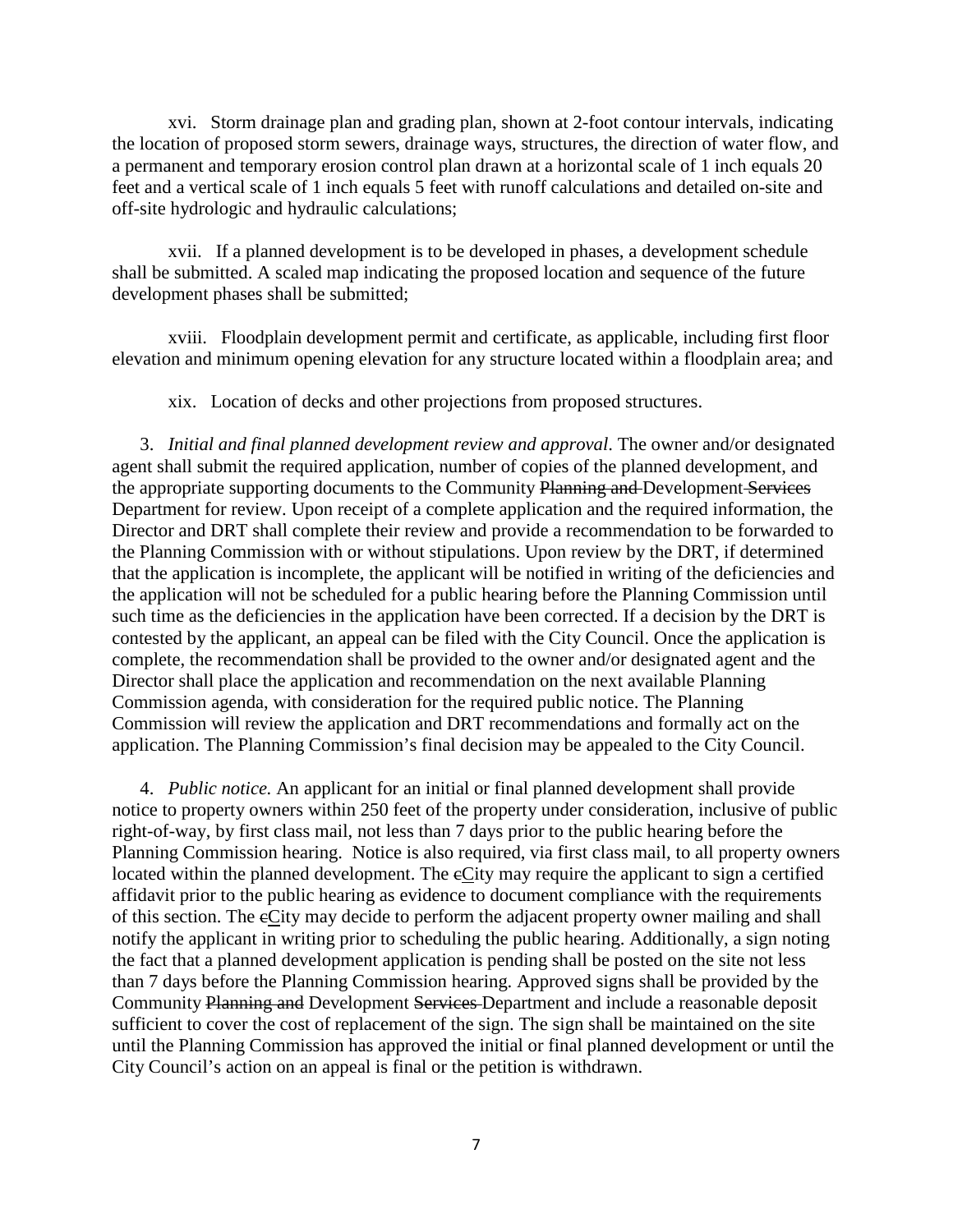5. *Criteria for review*. In reviewing applications for an initial planned development and/or final planned development, the following findings shall be considered in a recommendation for approval or denial:

 a. There are certain conditions pertaining to the particular piece of property in question because of its size shape, or topography;

 b. The application of these regulations to this particular piece of property would create a practical difficulty or undue hardship;

 c. Exceptions to the underlying zoning district, if granted, would not cause undue hardship to the public good or impair the purposes and intent of these regulations;

 d. A literal interpretation of this chapter would deprive the applicant of rights that others in the same district are allowed;

e. Any adverse impacts will be reasonably mitigated; or

 f. The requested exception to the underlying zoning district standards is an alternative or innovative practice that reasonably achieves the objective of the existing standard sought to be modified.

G. *Initial and final planned development amendments*.

 1. A major amendment to an initial or final planned development shall require approval of the Planning Commission or City Council, as applicable, following the process outlined above in Section 17.50.050.F.

2. Minor amendments shall be submitted to the Community Planning and Development Services Director on a revised initial or final planned development plan showing the requested changes. Minor amendments that may be approved administratively by the Director of Community Planning and Development Services Department include:

a. An increase in overall density, intensity or area of use less than 20%;

b. Any proposed change in the approved phasing plan;

c. A decrease in setbacks less than 20%;

d. An increase in height of buildings less than 20%;

e. A decrease in the size of designated open spaces or recreation areas less than 20%;

f. A decrease in the number of parking, loading, or unloading spaces less than 20%;

g. A decrease in the amount of landscaping less than 20%;